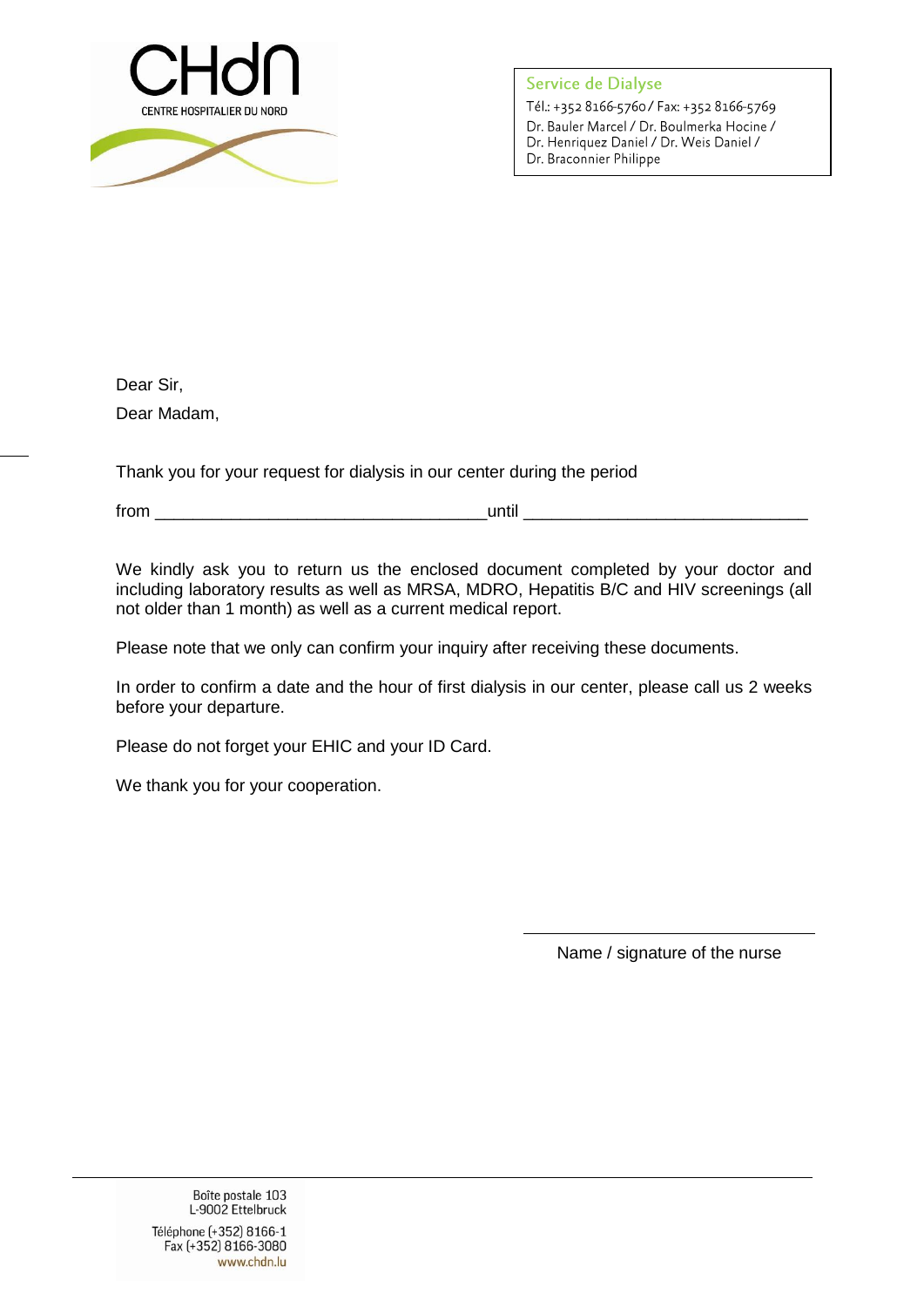

## **Questionnaire**

| Name                         |                    |                                                                                                                                                                                                                                     | First name                                                                    |                                                                                                                     |
|------------------------------|--------------------|-------------------------------------------------------------------------------------------------------------------------------------------------------------------------------------------------------------------------------------|-------------------------------------------------------------------------------|---------------------------------------------------------------------------------------------------------------------|
| Date of birth                |                    |                                                                                                                                                                                                                                     | Insurance number                                                              |                                                                                                                     |
| Email                        |                    |                                                                                                                                                                                                                                     |                                                                               |                                                                                                                     |
| Private address              |                    |                                                                                                                                                                                                                                     |                                                                               |                                                                                                                     |
|                              | Phone              |                                                                                                                                                                                                                                     | Fax                                                                           | <u> 1989 - Johann Barbara, martxa eta idazlea (h. 1989).</u>                                                        |
| Holiday address              |                    |                                                                                                                                                                                                                                     |                                                                               |                                                                                                                     |
|                              | Phone              |                                                                                                                                                                                                                                     | Fax                                                                           | <u> 1989 - Johann Barbara, martxa alemaniar a</u>                                                                   |
| Address of your              |                    |                                                                                                                                                                                                                                     |                                                                               |                                                                                                                     |
| dialysis center              | Phone              |                                                                                                                                                                                                                                     | Fax                                                                           | <u> 1980 - Johann Barn, mars eta bainar eta baina eta baina eta baina eta baina eta baina eta baina eta baina e</u> |
|                              |                    |                                                                                                                                                                                                                                     |                                                                               |                                                                                                                     |
| Date of the first dialysis   |                    |                                                                                                                                                                                                                                     |                                                                               |                                                                                                                     |
| Nephropathy                  |                    | Residual diuresis (ml) <b>contracts</b> and the set of the set of the set of the set of the set of the set of the set of the set of the set of the set of the set of the set of the set of the set of the set of the set of the set |                                                                               |                                                                                                                     |
| Associated diseases          |                    |                                                                                                                                                                                                                                     |                                                                               |                                                                                                                     |
|                              |                    |                                                                                                                                                                                                                                     |                                                                               |                                                                                                                     |
| Allergies                    |                    |                                                                                                                                                                                                                                     |                                                                               |                                                                                                                     |
|                              |                    |                                                                                                                                                                                                                                     |                                                                               |                                                                                                                     |
|                              |                    |                                                                                                                                                                                                                                     |                                                                               |                                                                                                                     |
| Shunt                        | yes                | no                                                                                                                                                                                                                                  | Gore-Tex                                                                      |                                                                                                                     |
|                              | left               | right                                                                                                                                                                                                                               | localization                                                                  |                                                                                                                     |
|                              | $\Box$ Unipuncture | $\Box$ Bipuncture                                                                                                                                                                                                                   | $\Box$ blood flow                                                             | $\frac{m}{m}$ ml/min                                                                                                |
|                              |                    | <b>Needle size</b> (Gauge and length)                                                                                                                                                                                               |                                                                               |                                                                                                                     |
| Catheter                     | left               | right                                                                                                                                                                                                                               | Localization                                                                  |                                                                                                                     |
|                              | single lumen       | double lumen                                                                                                                                                                                                                        |                                                                               |                                                                                                                     |
|                              |                    |                                                                                                                                                                                                                                     | <b>O</b> lock (active substance) ________________ / A =_____ ml V = _____ ml. |                                                                                                                     |
| Dialysis time (h)            |                    |                                                                                                                                                                                                                                     |                                                                               |                                                                                                                     |
|                              |                    |                                                                                                                                                                                                                                     |                                                                               |                                                                                                                     |
|                              |                    |                                                                                                                                                                                                                                     |                                                                               | morning                                                                                                             |
| Dialysis days in your center |                    |                                                                                                                                                                                                                                     |                                                                               | afternoon                                                                                                           |
| Last dialysis in your center |                    |                                                                                                                                                                                                                                     |                                                                               |                                                                                                                     |
| Next dialysis in your center |                    |                                                                                                                                                                                                                                     |                                                                               |                                                                                                                     |